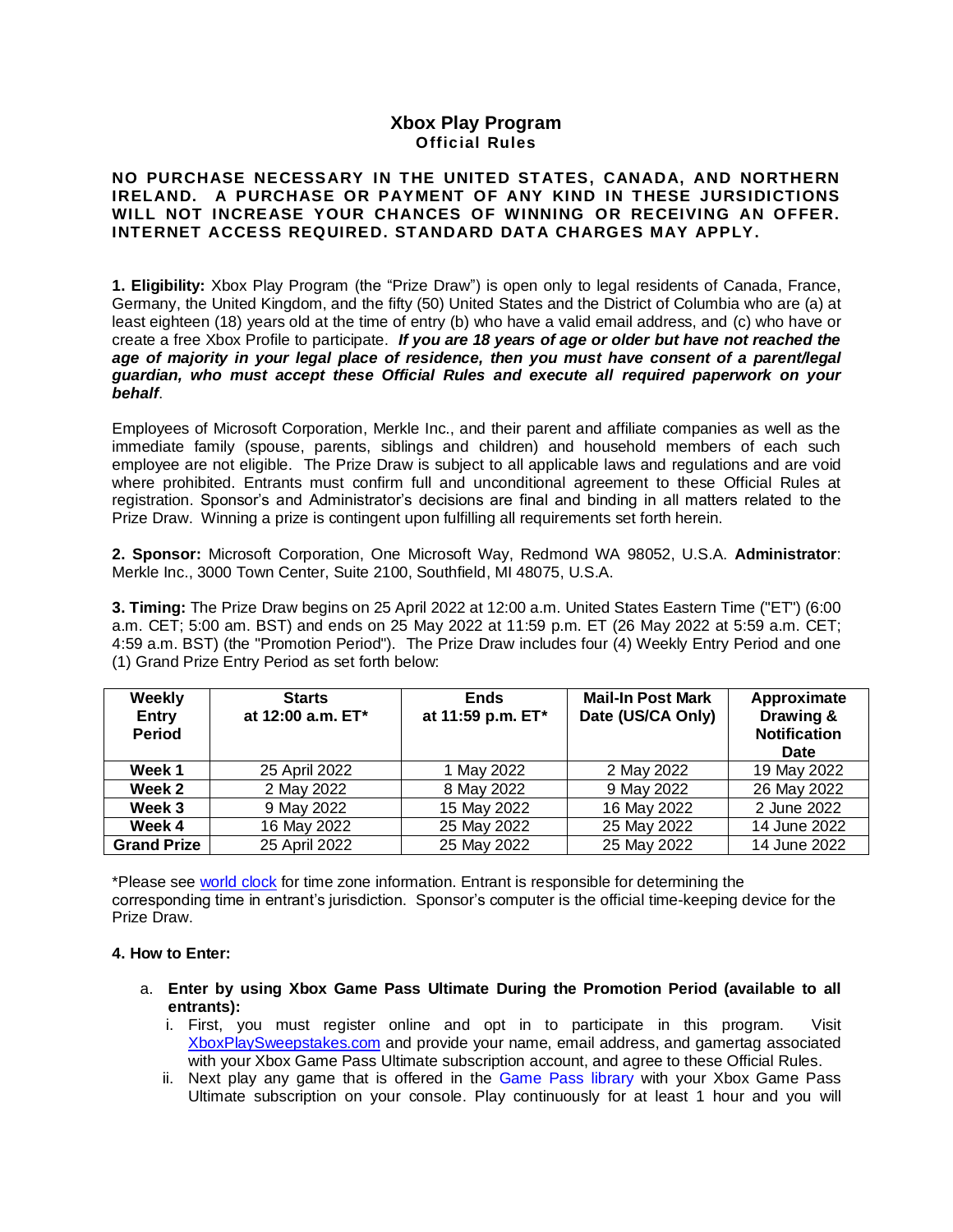automatically receive one (1) entry into the applicable Weekly Entry Period drawing and the Grand Prize drawing. Limit: You may receive up to one (1) entry each "Day" if you play for 1 hour. Each Day is defined as 12:00 a.m. ET through 11:59 p.m. ET 5:00 a.m. BST through 4:59 a.m. BST.

Participation Requirements: You must have an Xbox Game Pass Ultimate membership (a monthly subscription service, subject to its applicable terms) to use Xbox [Game Pass Library.](https://www.xbox.com/en-US/xbox-game-pass/games?xr=shellnav) You must use an Xbox console to participate in program. *If you use a desktop/laptop computer or mobile device when using your Ultimate Game Pass to play, you will not*  **earn you entries.** Game catalog varies over time, by region. See [www.xbox.com/gamepass](http://www.xbox.com/gamepass) and<https://www.ea.com/ea-play/terms> and<https://www.ea.com/ea-play> for details.

- b. **Enter without purchase of the Xbox Game Pass Ultimate membership or extended play (For Residents of the United States, Canada and Northern Ireland ONLY):** Entrants must have a free Xbox Profile. To receive entries without purchase of the Xbox Game Pass Ultimate membership or extended play as follows.
	- i. **For Residents of U.S. and Canada:** To enter without purchase, print your name, address, email address associated with your Xbox account, phone number, and date of birth on a piece of paper and mail it in an envelope with proper postage to "Xbox Cloud Gaming Program," c/o Merkle Inc., P.O. Box 5025, Department 852897, Kalamazoo, MI 49003-5025, U.S.A. You must include the Weekly Entry Period on the front of the envelope (as an example: Week 1). If your envelope is timely received for the applicable Weekly Entry Period drawing indicated on the envelope, you will receive one (1) entry into the stated Weekly Entry Period drawing and one (1) entry into the Grand Prize drawing. Limit: One (1) mail in entry request per envelope. All mail-in entries must be must be postmarked by dates listed in section 3 and received no later than 10 business days later. All entries become the exclusive property of Sponsor and none will be acknowledged or returned. Proof of sending or submission will not be deemed to be proof of receipt by Sponsor. Sponsor is not responsible for lost, late, incomplete, invalid, unintelligible, illegible, misdirected or postage-due entries, which will be disqualified. **Limit:** You may request up to seven (7) entries for each Weekly Entry Period drawing.
	- ii. **For Residents of Northern Ireland:** Visit [here](https://xbox-playsweepstakes.promo.eprize.com/?affiliate_id=oamoe#/) and follow the instructions to complete the online registration form including your name, email address associated with your Xbox Account, and your home mailing address. You will receive one (1) entry for each completed online registration into the Weekly Prize drawing and the Grand Prize Drawing. You may enter one (1) time each Day.

Limit: Each entrant may receive a maximum to seven (7) entries for each Weekly Entry Period by any combination of the available entry methods. Multiple entrants are not permitted to share the same Xbox Account or email address. Any attempt by any entrant to obtain more than the stated number entries by using multiple/different Xbox Accounts, email addresses, identities, registrations and logins, or any other methods will void that entrant's entries and that entrant may be disqualified. Use of any automated system to participate is prohibited and will result in disqualification. In the event of a dispute as to any registration, the authorized account holder of the email address used to register will be deemed to be the entrant. The "authorized account holder" is the natural person assigned an email address by an Internet access provider, online service provider or other organization responsible for assigning email addresses for the domain associated with the submitted address. Each potential winner may be required to show proof of being the authorized Xbox Account holder upon Sponsor's or Administrator's written request.

**5. Prize Drawings:** Administrator is an independent judging organization whose decisions as to the administration and operation of the Prize Draw and the selection of the potential winner are final and binding in all matters related to the Prize Draw. Administrator will randomly select the potential Weekly Entry Period winners from all eligible entries received for each Weekly Entry Period on or around the dates identified in Section 3. Entries from one Weekly Entry Period will not be included in subsequent Weekly Entry Period drawings. On or around 14 June 2022, Administrator will randomly select the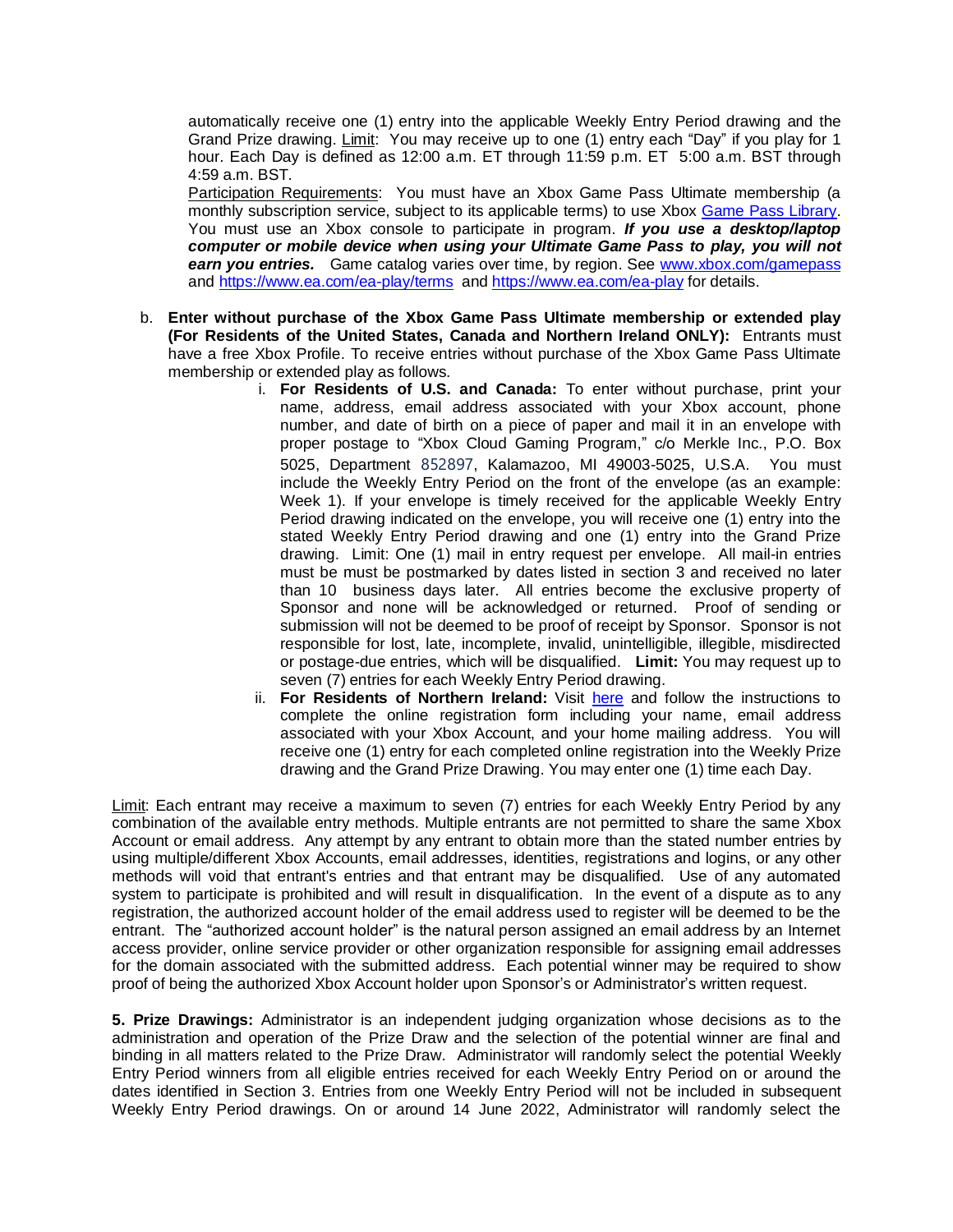potential Grand Prize winner(s) from all entries received during the entire Promotion Period. Each potential winner will be notified by email at the email address associated with the Xbox Account used to enter the Prize Draw. All potential winners who are residents of Canada will be required to accurately complete a time-limited skills-testing question to claim the prize. Potential winners of prizes equal to or greater than \$600 USD (approximately \$750 CAD, €550 or £460) (or parent/legal guardian if winner is a minor in his/her jurisdiction of residence) will be required to sign and return a Declaration of Compliance, Liability Waiver and where not prohibited a Publicity Release ("Declaration"), including an IRS Form W8- Ben (which is a U.S. tax form required by the Internal Revenue Service) if winner is not a US resident which must be received by Administrator, within seven (7) days of the date notice or attempted notice is sent, in order to claim his/her prize.

If a potential winner of any prize cannot be contacted, fails to sign and return the Declaration or provide any other requested information within the required time period (if applicable), or the prize is returned as undeliverable, the potential winner forfeits his/her prize. Receiving a prize is contingent upon compliance with these Official Rules. In the event that the potential winner is disqualified for any reason, Sponsor will award the prize to an alternate winner by random drawing from among all remaining eligible entries. Only three (3) alternate drawings will be held, after which the prize will remain un-awarded. Prize will be delivered within approximately 8-10 weeks after winner confirmation. All winners are responsible for all taxes associated with prize receipt and/or use.

**6. Prizes:** All prizes fulfilled as digital codes to winner's email address.

Five (5) GRAND PRIZE: A prize package including: one (1) Xbox Series X console (fulfilled 2-4 months after winner is confirmed); Xbox gift cards, fulfilled as digital codes (valued at \$250USD if winner is from the US), \$320CAD if winner is from CA, €230 if winner is from FR or DE and £190 if winner is from the UK); and one (1) prepaid card, valued at \$2,070 USD fulfilled as a digital code. Approximate Retail Value ("ARV") of the prize package is \$2,819 USD (or approximately \$3,604 CAD,  $\epsilon$ 2,736, £2,223).

### WEEK 1 PRIZES:

TWENTY (20) WEEK 1 GRAND PRIZES: A prize package including: one (1) prepaid card, valued at \$2,800 USD fulfilled as a digital code; Xbox gift cards, fulfilled as digital codes (valued at \$1,000 USD if winner is from the US), \$1,280 CAD if winner is from CA, €920 if winner is from FR or DE and £760 if winner is from the UK); and one (1) code redeemable for one (1) year Xbox Game Pass Ultimate subscription. ARV: \$3,980 USD (valued at approximately \$4,978 CAD, €3,658, £3034)

FIVE THOUSAND (5,000) FIRST PRIZES: A code redeemable for one (1) month subscription to Xbox Game Pass Ultimate. ARV: \$15 USD (valued at approximately \$17 CAD, €13, £11).

#### WEEK 2 PRIZES:

TWENTY (20) WEEK 2 GRAND PRIZES: A prize package including Xbox gift cards, fulfilled as digital codes (valued at \$800 USD if winner is from the US), \$800 CAD if winner is from CA, €800 if winner is from FR or DE and £800 if winner is from the UK); and a code redeemable for a one (1) year subscription of for Xbox Game Pass Ultimate. Approximate Retail Value ("ARV") of the prize is \$980 USD (valued at approximately \$1,226 CAD, €894, £740).

THREE THOUSAND (3,000) FIRST PRIZES: An Xbox gift card, fulfilled as a digital code (valued at \$25 USD if winner is from the US), \$32 CAD if winner is from CA, €23 if winner is from FR or DE and £19 if winner is from the UK). ARV: \$25USD (valued at approximately \$32 CAD,  $\epsilon$ 23, £19).

#### WEEK 3 PRIZES:

TWENTY (20) WEEK 3 GRAND PRIZES: A prize package including Xbox gift cards, fulfilled as digital codes (valued at \$1,300 USD if winner is from the US), \$1,300 CAD if winner is from CA, €1,300 if winner is from FR or DE and £1,300 if winner is from the UK) and a code redeemable for a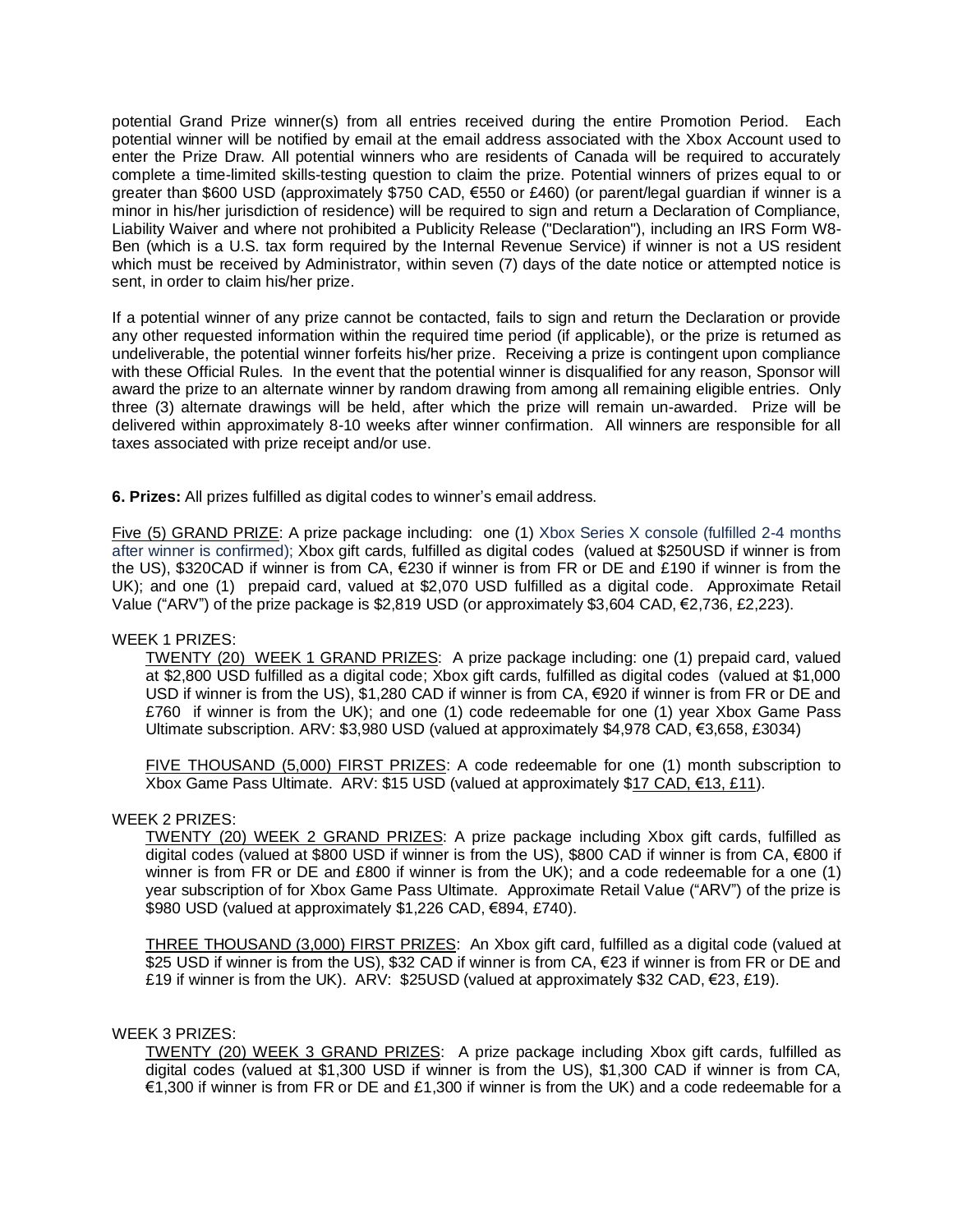one (1) year subscription to Xbox Game Pass Ultimate. Approximate Retail Value ("ARV") of the prize is \$1,480 USD (valued at approximately \$1,866 CAD, €1,354, £1,120).

FIVE THOUSAND (5,000) FIRST PRIZES: A code redeemable for one (1) month subscription to Xbox Game Pass Ultimate. ARV: \$15 USD (valued at approximately \$17 CAD, €13, £11).

WEEK 4 PRIZES:

TWENTY (20) WEEK 4 GRAND PRIZES: A prize package including one (1) prepaid card, valued at \$2,070 USD fulfilled as a digital code and Xbox gift cards, fulfilled as digital codes (valued at \$550 USD if winner is from the US), \$550 CAD if winner is from CA, €550 if winner is from FR or DE and £550 if winner is from the UK). Approximate Retail Value ("ARV") of the prize is \$2,620 USD (valued at approximately \$3,389 CAD, €2,413, £2,002).

THREE THOUSAND (3,000) FIRST PRIZES: An Xbox gift card, fulfilled as a digital code (valued at \$25 USD if winner is from the US), \$32 CAD if winner is from CA, €23 if winner is from FR or DE and £19 if winner is from the UK). ARV:  $$25$  USD (valued at approximately  $$32CAD, €23, £19$ ).

Prize Terms: Xbox gift cards are valid only in country of residence of each winner. Xbox gift cards are promotional gift card. Card must be redeemed. Must redeem by 30 September 2022 and spend within 90 days of redemption. Works at Microsoft Store on Xbox consoles (Xbox Live required), Windows 10/11 PCs, and online. Once redeemed to your Microsoft account, the full code value will be applied and may be used for eligible purchases (exclusions apply) made directly at Microsoft Store. Eligible purchases and prices vary by region, device, and over time. Geographic limitations, country and balance restrictions, taxes, and internet connection fees may apply. Paid subscriptions required for some content. Age restrictions apply. Except as required by law, credit cannot be redeemed or exchanged for cash and is not refundable. To read full terms and conditions (which may change without notice), go to microsoft.com/cardterms. Void where prohibited or restricted by law. Cards and codes issued by and ©/™/® Microsoft Corp, a Washington Corporation, and/or its affiliates.

For Xbox Subscriptions (one month or one year), see [Xbox Subscription Terms and Conditions,](https://www.xbox.com/legal/subscription-terms) for information about the terms. **Redeem these codes at [microsoft.com/redeem](https://microsoft.com/redeem) by 30 September 2022.**  Credit card required. Unless you cancel, you will be charged the then-current regular membership rate when the promotional period ends. Terms, exclusions, and streaming limits apply. Xbox Cloud Gaming (Beta): select devices and regions. Game catalog varies over time, region, and by device. DLC sold separately; if a game is removed from catalog or your membership ends, you will need to purchase the game separately to use your DLC. If you're already an Xbox Live Gold and/or Game Pass for Console/PC member, any days remaining in your membership(s) will be converted to Ultimate using a conversion ratio. Future code redemptions also subject to conversion ratio. All conversions to Ultimate are final. Details and system requirements at . NOTE: the maximum prepaid subscription you may have at one time is 36 months. Accordingly if you already have more than 24 months of prepaid subscription time, you will not receive an entire year subscription (if this is the prize you have won).

Prepaid Card prizes are not gift cards. Use your card everywhere Mastercard is accepted. Issued by The Bancorp Bank, Member FDIC, pursuant to license by Mastercard International Incorporated. Mastercard is a registered trademark, and the circles design is a trademark of Mastercard International Incorporated. This is not a gift card. Please note that prepaid cards are subject to expiration, so play close attention to the expiration date of the card. Your use of the prepaid card is governed by the Cardholder [Agreement,](https://xbox.promo.eprize.com/playsweepstakes/public/fulfillment/Onbe_Mastercard_Sweep_Lap_Incentive_RID_26044_11_18_21.pdf) and some fees may apply. If you make a purchase in a currency other than the currency in which the Card was issued, the Issuer will assess a 2% currency conversion fee of the transaction amount disclosed in the [fee schedule](https://xbox.promo.eprize.com/playsweepstakes/public/fulfillment/FeeSlip.pdf) and will retain this amount as compensation for its services. Transactions made outside the fifty (50) U.S. states and the District of Columbia are also subject to this conversion fee even if they are completed in U.S. currency.

Prizes are non-transferable and no substitution will be made except as provided herein at the Sponsor's sole discretion. Sponsor reserves the right to substitute the prize for one of equal or greater value if the designated prize should become unavailable for any reason. The actual value of electronic prizes is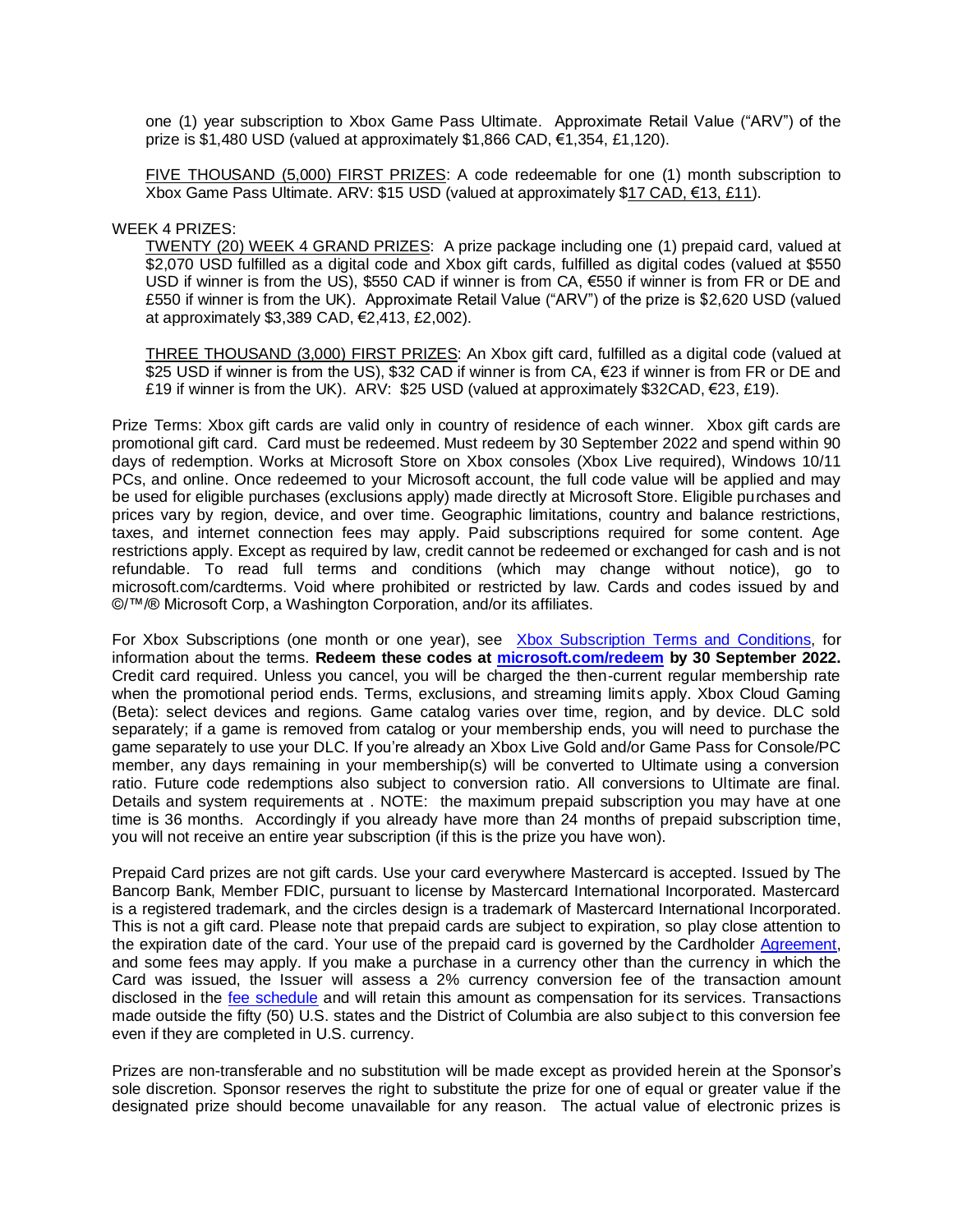subject to price fluctuations in the consumer marketplace based on, among other things, any gap in time between the date the ARV is estimated for purposes of these Official Rules and the date the prize is awarded or redeemed. Winner is responsible for all taxes and fees associated with prize use. Odds of winning the prize depend on the number of eligible entries received during the Promotion Period. Limit: Each person can win one (1) of each prize.

**7. U.S. Taxes**: All prizes valued at \$600 USD (approximately \$750 CAD, €550 or £460) or more will be reported to the IRS (the United States tax agency) by either a Form 1099 (for US winners) or Form 1042 (for non-US winners) and each such winner will be responsible for all taxes associated with acceptance of the prize. If a winner is not a resident of the United States, Sponsor will gross up the prize value in an amount to satisfy the 30% withholding requirement. The withholding amount will be submitted to the US taxing authority IRS (the United States tax agency) as required by law and the Form 1042 will reflect the total value of the prize, including the gross up amount submitted to the IRS.

**8. Publicity:** Participation in the prize draw constitutes winner's consent to Sponsor's use of winner's name, Xbox profile information, hometown, and city/country for one year after winner confirmation promotional purposes in any media, including social media, free of charge, without further payment or consideration.

**9. General Conditions:** Sponsor reserves the right to cancel, suspend and/or modify the Prize Draw, or any part of it, if any fraud, technical failures, human error or any other factor independent from the Sponsor impairs the integrity or proper functioning of the Prize Draw, as determined by Sponsor in its sole discretion. In such event with regard to the Prize Draw, Sponsor, in its sole discretion, may elect to hold a random drawing from among all eligible entries received up to the date of discontinuance for any or all of the prizes offered herein. Sponsor reserves the right, in its sole discretion, to disqualify any individual it finds to be tampering with the entry process or the operation of the Prize Draw or to be acting in violation of the Official Rules of this or any other promotion or in an unsportsmanlike or disruptive manner. Any attempt by any person to deliberately undermine the legitimate operation of the Prize Draw may be a violation of criminal and civil law, and, should such an attempt be made, Sponsor reserves the right to seek damages from any such person to the fullest extent permitted by law. Sponsor's failure to enforce any term of these Official Rules shall not constitute a waiver of that provision.

**10. Release:** Winners agree to release and hold harmless Sponsor, Administrator, and their respective subsidiaries, affiliates, suppliers, distributors, advertising/promotion agencies, and prize suppliers, and each of their respective parent companies and each such company's officers, directors, employees and agents (collectively, the "Released Parties") from and against any claim or cause of action, including, but not limited to, personal injury, death, or damage to or loss of property, arising out of participation in the Prize Draw or receipt or use or misuse of any prize. **This section does not apply to French residents, please refer to section 12 instead, except the definition of Released Parties.**

**11. Limitations of Liability:** The Released Parties are not responsible for: (1) any incorrect or inaccurate information, whether caused by entrants, printing errors or by any of the equipment or programming associated with or utilized in the Prize Draw; (2) technical failures of any kind, including, but not limited to malfunctions, interruptions, or disconnections in phone lines, or network hardware, or software; (3) unauthorized human intervention in any part of the entry process or the Prize Draw; (4) technical or human error which may occur in the administration of the Prize Draw or the processing of entries; or (5) any injury or damage to persons or property which may be caused, directly or indirectly, in whole or in part, from entrant's participation in the Prize Draw, or receipt, or use of any prize or while traveling to or from any prize-related activity. If for any reason an entrant's entry is confirmed to have been erroneously deleted, lost, or otherwise destroyed or corrupted, entrant's sole remedy is another entry in the Prize Draw, if it is possible. No more than the stated number of prizes will be awarded. In the event that production, technical, seeding, programming, or any other reasons cause more than the stated number of prizes as set forth in these Official Rules to be available and/or claimed, Sponsor reserves the right to award only the stated number of prizes by a random drawing among all legitimate, un-awarded, eligible prize claims.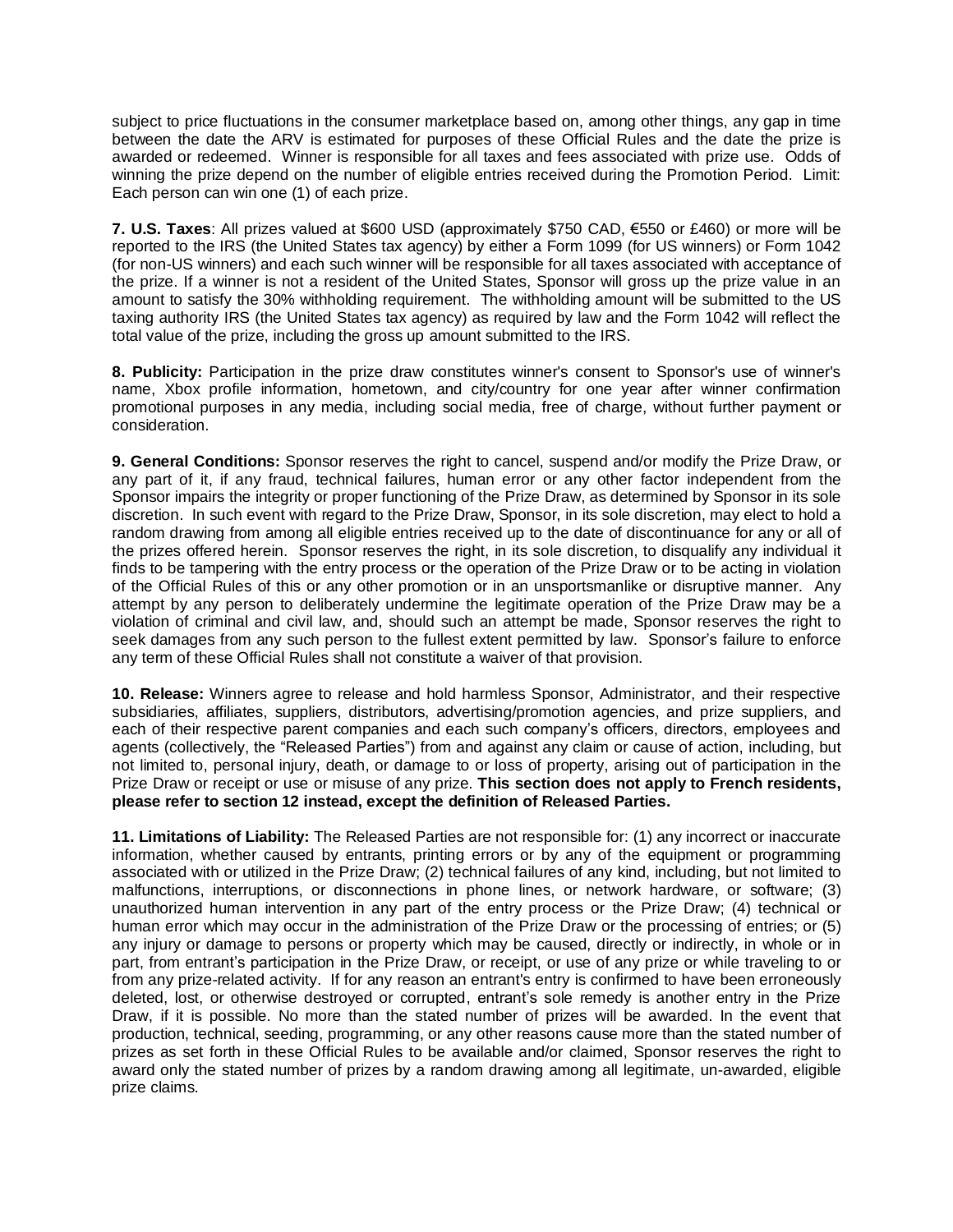**For entrants in France**: The release and limitation and exclusions of liability set out above do not apply to you but you agree that: (a) the Released Parties shall not have any liability for events which they could not have foreseen or prevented even if they had taken reasonable care; and (b) as you are a consumer and not entering the Prize Draw in connection with any business the Released Parties shall not have any liability for any commercial or business-related damages, costs or losses. The Released Sponsor or Administrator will be liable to you for death or personal injury caused by its negligence or if it acts fraudulently.

**For entrants in Germany**: The release and limitation and exclusions of liability set above do not apply to entrants in Germany. Sponsor will be liable for any slight culpable breach of essential contractual obligations. Essential contractual obligations are contractual obligations that need to be fulfilled to permit proper execution of these Terms and Conditions and that may regularly be relied upon by the Entrant. However, German Entrant agrees that: (a) Sponsor's liability will be limited to gross negligence and willful misconduct; and (b) in the event of any liability on the part of Sponsor due to a slightly negligent breach of essential contractual obligations or slightly negligent misconduct on the part of simple vicarious agents, such as Sponsor, its subsidiaries, affiliates, suppliers, distributors, advertising/promotion agencies, and prize suppliers, and each of their respective parent companies and each such company's officers, directors, employees and agents, Sponsor's liability will be limited to typically foreseeable damages. The above limitations of liability will not affect any mandatory statutory liability, in particular Sponsor's liability in connection with the loss of life, bodily injury or illness as well as the liability under the Product Liability Act. Any liability not expressly provided for above shall be disclaimed.

**12. Disputes/Governing Law:** Except where prohibited, entrant agrees that: (1) any and all disputes, claims and causes of action arising out of or connected with this Prize Draw or any prize awarded shall be resolved individually, without resort to any form of class action, and exclusively by the United States District Court for the Eastern District of Michigan (Southern Division) or the appropriate Michigan State Court located in Oakland County, Michigan; (2) any and all claims, judgments and awards shall be limited to actual out-of-pocket costs incurred, including costs associated with entering this Prize Draw, but in no event attorneys' fees (for entrants in Germany this clause (2) shall not apply, but instead only Section 11 shall apply); and (3) under no circumstances will entrant be permitted to obtain awards for, and entrant hereby waives all rights to claim, indirect, punitive, incidental and consequential damages and any other damages, other than for actual out-of-pocket expenses, and any and all rights to have damages multiplied or otherwise increased (for entrants in Germany this clause (3) shall not apply, but instead only Section 11 shall apply). SOME JURISDICTIONS, SUCH AS FRANCE AND GERMANY, DO NOT ALLOW THE LIMITATIONS OR EXCLUSION OF LIABILITY FOR INCIDENTAL OR CONSEQUENTIAL DAMAGES, SO THE ABOVE MAY NOT APPLY TO YOU. All issues and questions concerning the construction, validity, interpretation and enforceability of these Official Rules, or the rights and obligations of the entrant and Sponsor in connection with the Prize Draw, shall be governed by, and construed in accordance with, the laws of the State of Michigan without giving effect to any choice of law or conflict of law rules (whether of the State of Michigan or any other jurisdiction), which would cause the application of the laws of any jurisdiction other than the State of Michigan. **For entrants in the European Union the above choice of law does not have the result in of depriving the consumer entrant of the protection afforded to him/her under mandatory statutory provisions, which cannot be waived**.

**13. Collection, Use and Transfer and Other Processing of Personal Information:** Entrant's personal data necessary for the administration of the prize draw will be collected and otherwise processed by Sponsor and Administrator for the purposes of administration of the Prize Draw. The controller of each entrant's personal data is Sponsor; Administrator is engaged as processor by Sponsor. All information submitted to the Sponsor as part of this Prize Draw will be treated in accordance with its privacy policy: [http://go.microsoft.com/fwlink/?LinkId=521839.](http://go.microsoft.com/fwlink/?LinkId=521839) You may find a copy of the Sponsor's privacy policy in the game under "Settings > Terms of Service > Privacy Policy". Personal information will be used to contact potential winners and fulfill the prizes. Entrants have the right to access, withdraw, respectively have their personal data deleted and correct their personal data at any time the right to restrict or object to the processing of their personal data, and the right to data portability. Entrants may also withdraw their